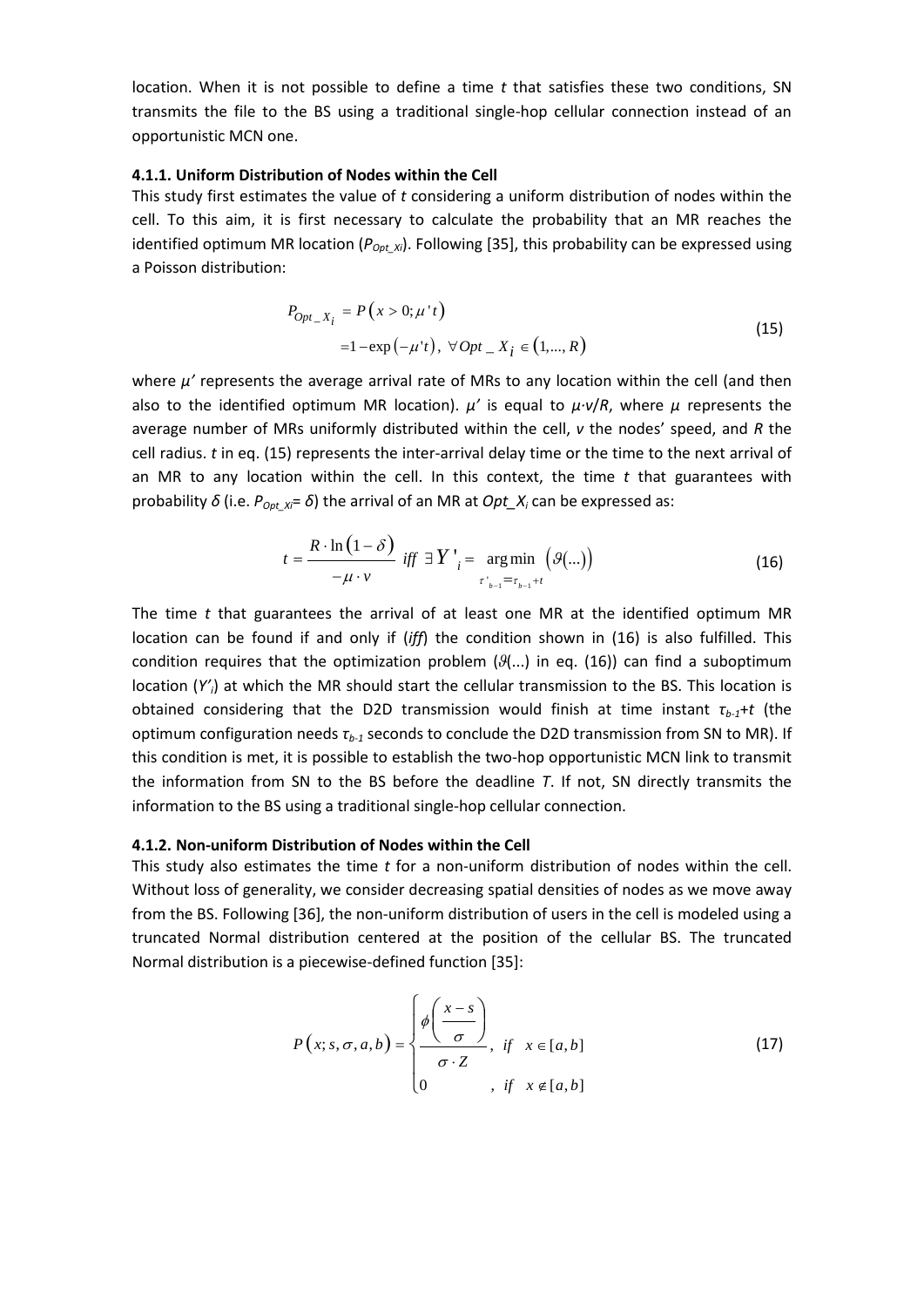where *Ø*(*ξ*) represents the probability density function of the standard Normal distribution. The Normal distribution of a random variable *x* characterized by the parameters *s* (mean) and *σ<sup>2</sup>* (variance) can be expressed a[s \[35\]:](#page-28-0)

$$
P(x; s, \sigma) = \frac{1}{\sqrt{2 \cdot \pi} \sigma} \exp\left(-\frac{(x-s)^2}{2\sigma^2}\right), \quad -\infty \le x < \infty
$$
 (18)

In eq. (17), *Z* represents the Cumulative Distribution Function (CDF) of *x* varying within an upper  $(b \mid x \in [-\infty, b])$  and lower  $(a \mid x \in [a, \infty])$  bounds:

$$
Z = \Phi\left(\frac{b-s}{\sigma}\right) - \Phi\left(\frac{a-s}{\sigma}\right) \tag{19}
$$

with the CDF defined as:

$$
\Phi(x) = F(x) = P(x \le x) = \int_{-\infty}^{x} P(x; s, \sigma) dx \qquad (20)
$$

Using eq. (17), it is then possible to calculate the probability to find one MR at the identified optimum MR location (*Opt\_Xi* ):

$$
P_{Opt\_X_i} = \int_{Opt\_X_i - \frac{\epsilon}{2}}^{Opt\_X_i + \frac{\epsilon}{2}} P(x; s, \sigma, a, b) dx
$$
 (21)

where *ε* represents the spatial discretization unit. Using eq. (21), the average spatial density of nodes at *Opt\_X<sub>i</sub>* can be expressed as  $\mu_{Out Xi} = (\mu/R) \cdot P_{Out Xi}$ , where  $\mu/R$  is the average spatial density of nodes in the cell. Following [\[37\],](#page-28-1) the truncated Normal distribution can be approximated by a series of discrete Poisson distributions. In this case, the analysis for a nonuniform distribution of nodes within the cell can be treated similarly to the scenario where nodes were uniformly distributed within the cell (Section [4.1.1\)](#page-10-0). As a result, we can calculate the time *t* the SN needs to delay the D2D transmission to guarantee with probability *δ* the arrival of an MR at *Opt X<sub>i</sub>* under non-uniform distribution of nodes within the cell as:

$$
t = \frac{R \cdot \ln(1 - \delta)}{-\mu \cdot P_{Opt\_X_i} \cdot \nu} \quad \text{iff} \quad \exists Y'_{i} = \underset{\substack{\tau'_{b-1} = \tau_{b-1} + t}}{\arg \min} (\mathcal{G}(\ldots)) \tag{22}
$$

It is important noting that eq. (22) depends on  $P_{Opt X_i}$ . This results in that *t* varies with the optimum MR location within the cell, which was not the case for uniform distribution of nodes within the cell (eq. (15) and (16)). Eq. (22) also requires that the optimization problem (*ϑ*) can find a suboptimum location (*Y'i* ) at which the cellular transmission should start. Otherwise, the SN would communicate with the BS using a traditional single-hop cellular connection.

#### **4.2. Space-dependent Opportunistic Forwarding**

The AREA proposal addresses the scenario in which an MR cannot be found when needed at the identified optimum location by increasing, around the optimum MR location, the search area where to look for potential MRs. The search area is defined using context information provided by the cellular infrastructure (spatial density and distribution of mobile nodes within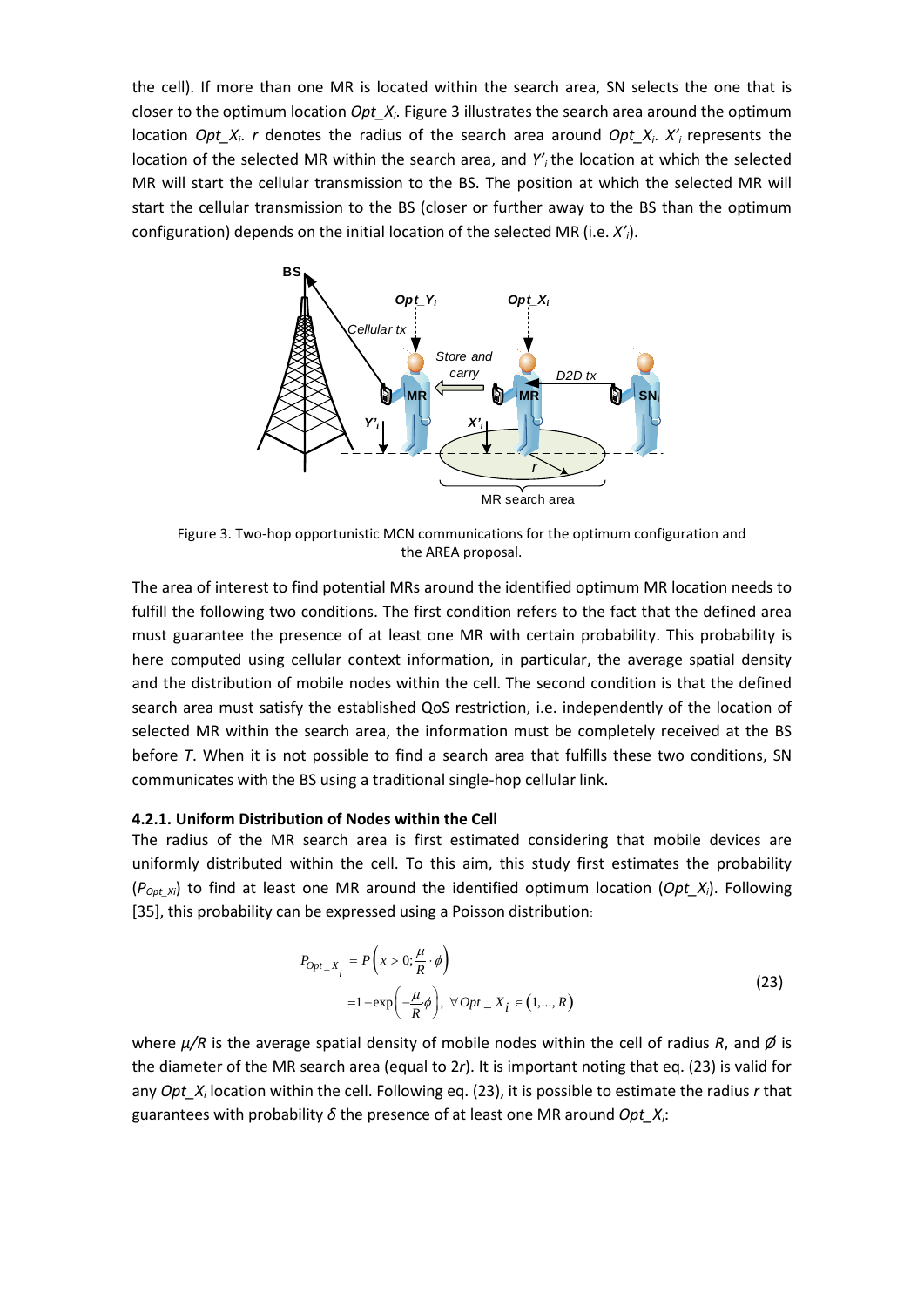$$
r = \frac{R \cdot \ln(1-\delta)}{-2 \cdot \mu} \quad \text{iff} \quad \exists \ Y \Big|_{i} = \underset{\forall X \ \cdot_{i} \in o(Opt_{-} X_{i}, r)}{\arg \min} \Big( \mathcal{G}(\ldots) \Big) \tag{24}
$$

Eq. (24) requires that for every possible location of the MR (*X'i*) within the search area, the optimization problem (represented by  $\theta$  in eq. (24)) is capable to find the location (Y'<sub>i</sub>) at which the MR has to start the cellular transmission to the BS in order to minimize the energy consumption and guarantee that the transmission is completed before *T*. If it is not possible to find *Y'i* for every possible *X'i* within the search area, SN will transmit the information directly to the BS using a traditional single-hop cellular connection.

#### **4.2.2. Non-uniform Distribution of Nodes within the Cell**

The search area (defined by the radius *r* around *Opt*  $X_i$ *)* has also been computed when the distribution of users within the cell is non-uniform. We consider again a non-uniform distribution in which the spatial density of nodes is higher close to the BS. This distribution is mathematically modeled by means of a truncated Normal distribution (eq. 17). Eq. (21) estimates the probability  $P_{\text{Opt } Xi}$  that one MR is located at the identified optimum MR location. Using eq. (21), the probability to find one MR within the search area can be defined as a function of *r*:

$$
P_{SearchArea}\left(r\right) = \int_{opt_{X_i} - \frac{\epsilon}{2}r \cdot \epsilon}^{Opt_{X_i} + \frac{\epsilon}{2}r \cdot \epsilon} P(x; \mu, \sigma, a, b) dx
$$
 (25)

where *ε* represents the spatial discretization unit. If we consider that there are on average *μ* MRs within the cell, the probability to find at least one MR within the search area around the identified optimum MR location *Opt\_X<sub>i</sub>* can be calculated as  $(1-(1-P_{SearchArea})^{\mu})$ . The minimum radius  $r$  ( $r \in \mathbb{N}$ ) around *Opt\_X<sub>i</sub>* that guarantees with probability  $\delta$  the presence of at least one MR can then be defined using the following conditions:

$$
\left(1 - \left(1 - P_{SearchArea}(r-1)\right)^{\mu}\right) < \delta
$$
\n
$$
and \left(1 - \left(1 - P_{SearchArea}(r)\right)^{\mu}\right) \geq \delta \qquad iff \ \exists Y \, \big|_{i} = \operatorname*{arg\,min}_{\forall X \, \, \, i \in O(\text{Opt } \mathcal{X}_i, r \cdot \varepsilon)} \left(g(\ldots)\right) \tag{26}
$$

It should be noted that the same condition to the one analyzed in eq. (24) must be satisfied in eq. (26) in order to define the MR search area *o*(*Opt\_Xi*, *r· ε*). If the condition is not met, the SN will again transmit the information directly to the BS through a traditional single-hop cellular link.

### **5. Performance Evaluation**

#### <span id="page-13-0"></span>**5.1. Worst Case Conditions**

This section is aimed at numerically comparing the performance of the two proposed contextaware opportunistic forwarding strategies considering their worst case operating conditions. In particular, we consider that the DELAY scheme needs to wait for time *t* to elapse before a MR reaches the optimum MR location (*Opt\_Xi*), and that AREA founds the MR at the limit of the search area. The evaluation under these worst case conditions allows identifying the minimum energy gains that the proposed strategies can achieve with respect to traditional single-hop cellular communications.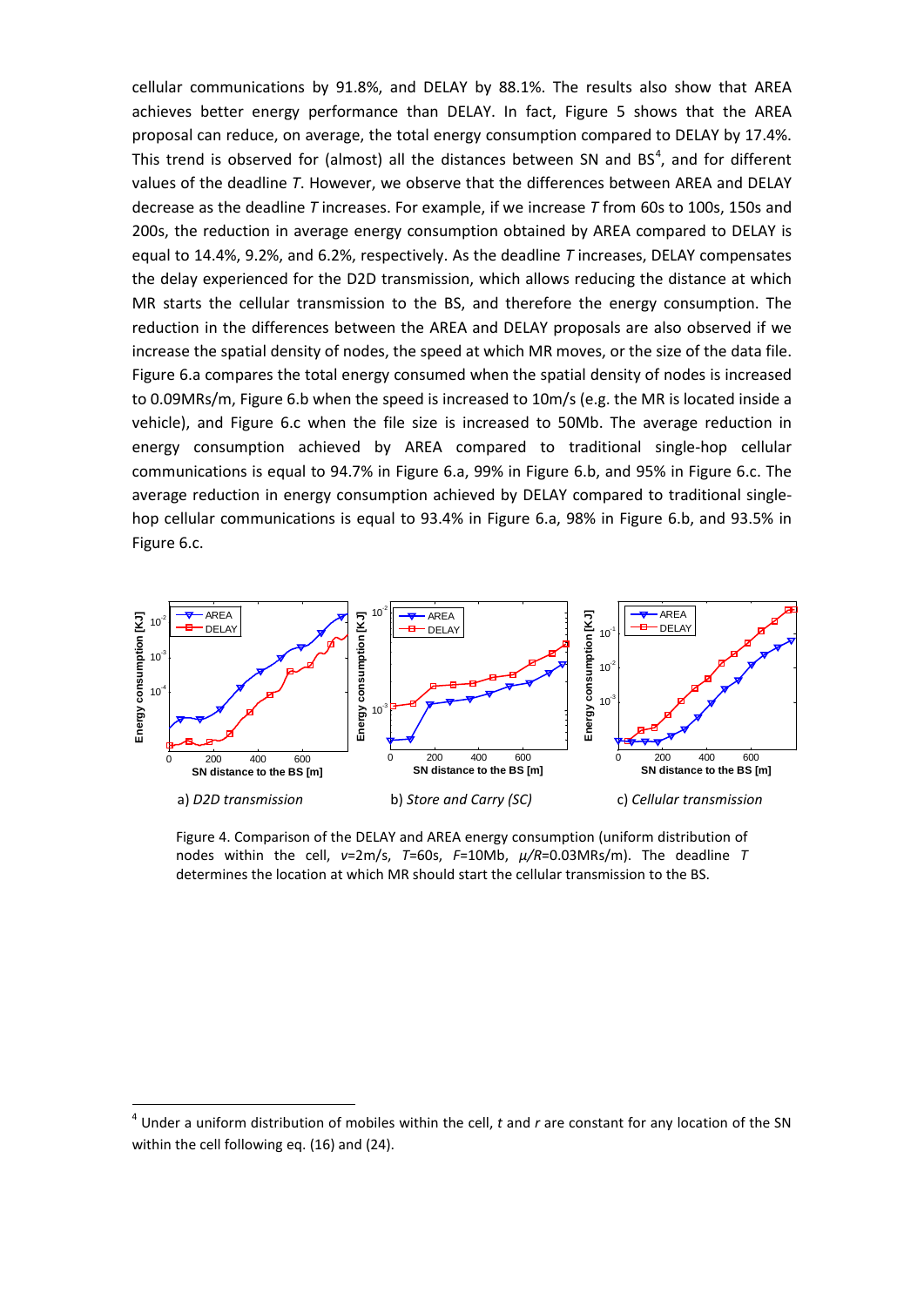

<span id="page-16-1"></span>Figure 5. Total energy consumption (uniform distribution of nodes within the cell, *v*=2m/s, *T*=60s, *F*=10Mb, *μ/R*=0.03MRs/m).



Figure 6. Total energy consumption (uniform distribution of nodes within the cell).

[Figure 7](#page-17-0) compares the total energy consumed when MRs are not uniformly distributed within the cell<sup>[5](#page-16-0)</sup>;  $\mu$ /R is set equal to 0.03MRs/m and the spatial distribution of users results in that approximately 68% of the nodes are located at distances to the BS smaller than 300m. A nonuniform distribution of users within the cell results in that *t* and *r* increase with the distance between SN and BS in order to compensate the smaller density of users when the distance to the BS increases. In this context, the AREA proposal considerably increases the energy consumed in the D2D transmission (and therefore the total energy consumption) with the SN distance to BS, and the DELAY proposal might exhaust the available deadline *T* without completely transmitting the file of size *F* because of the time it had to wait for an MR to arrive at the identified optimum location. It is important to remember that the current numerical evaluation considers a worst case scenario in which AREA selects the MR at the limit of the search area around the optimum MR location, and DELAY needs to wait for *t* to elapse before an MR reaches the optimum MR location. In any case, the results in [Figure 7](#page-17-0) clearly show that AREA and DELAY improve the energy consumption compared to traditional single-hop cellular communications. On average, AREA reduces the energy consumption compared to single-hop cellular communications by 40%, and DELAY by 26%. The benefits of the AREA and DELAY

<span id="page-16-0"></span><sup>&</sup>lt;sup>5</sup> The results are presented for SN distances to BS higher than 400m since the two schemes achieve very similar results for smaller distances.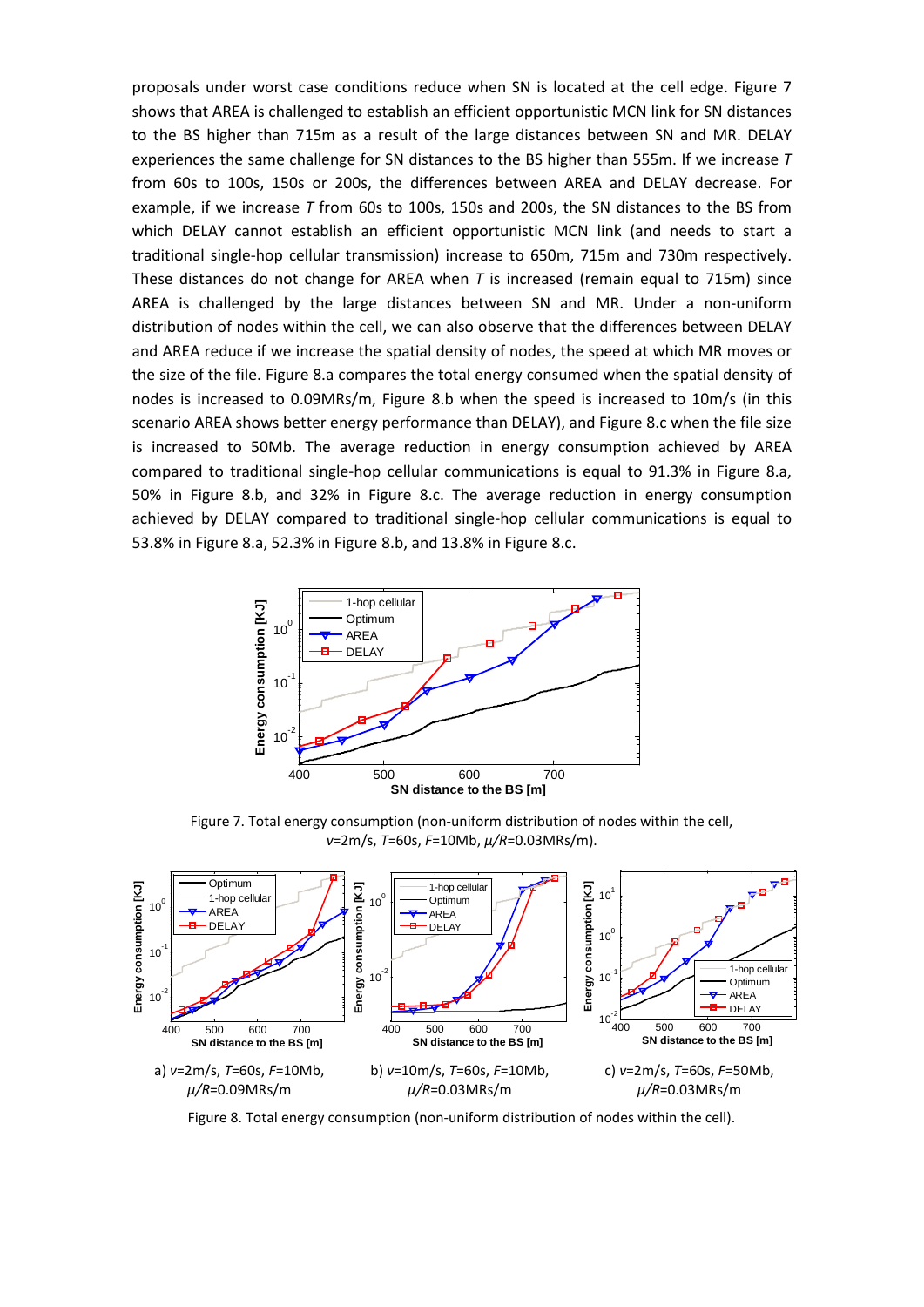The conducted evaluation of the context-aware opportunistic forwarding proposals has shown that AREA and DELAY can notably reduce the energy consumption compared to traditional single-hop cellular communications even under worst case conditions. This is observed for all scenarios and conditions [\(Figure 5](#page-16-1) to [Figure 8\)](#page-17-1). The two proposals better approximate the energy performance achieved with an optimum configuration of opportunistic MCN communications under a uniform distribution of users. The results have also shown that AREA can reduce the energy consumption compared to DELAY under a uniform distribution of users in the cell. This trend is also generally observed under a non-uniform distribution of users within the cell; DELAY only achieves better energy performance at larger distances to the BS under certain conditions (high deadline *T* and MR speed).

#### **5.2. Energy Efficiency**

The previous section numerically evaluated the energy performance of the proposed contextaware opportunistic forwarding schemes under defined worst-case conditions. The conducted evaluation allows identifying minimum energy performance bounds. This section seeks to complement the previous study with an evaluation that covers various and more general possible operating conditions. In other words, the AREA scheme is not bounded to select an MR at the border of the search area, and DELAY does not have to wait *t* seconds before an MR is found at the optimum location. The AREA and DELAY proposals are also configured so that if no MR can be found at the identified locations and within the estimated timeframe, then SN directly transmits the information to the BS using traditional single-hop cellular communications. The evaluation here reported also includes additional reference schemes for comparison, and introduces variants of the AREA and DELAY schemes.

The AREA and DELAY variants are defined based on how the cellular infrastructure provides the context information required to calculate *t* and *r*. The original AREA and DELAY proposals described in Sectio[n 4](#page-8-0) consider that the context information (spatial density and distribution of users within the cell) is provided per cell. However, this context information could also be provided for each concentric ring that defines a cell<sup>[6](#page-18-0)</sup>. In this study, we consider a total of 15 rings per cell with each ring characterized by the use of a different LTE transmission mode (see Sectio[n 3.3\)](#page-7-0). When the context information is provided per ring rather than per cell, we denote the context-aware opportunistic forwarding schemes as AREA-Ring or DELAY-Ring. The original DELAY scheme and DELAY-Ring estimate *t* using the expression derived for a uniform distribution of nodes within the cell (eq. (16)). When the context information is provided per ring, the spatial density of users (*μ*/*R*) in eq. (16) is replaced by *φi*/*l i <sup>r</sup>*. *φ<sup>i</sup>* represents the average number of nodes in the ring *i* where the optimum MR location is situated, and  $I'_r$  the ring length. The average number of MRs within the cell can then be calculated as  $\mu$  =  $\sum\limits_{i=1}^{N}$  $\mu = \sum_{i=1}^{N} \varphi_i$  and the

cell radius as  $R = \sum_{i=1}^{\infty}$ *N i*  $R = \sum\limits_{i=1}^N l_r^i$  , with *i*  $\in$  {1...N} and *N* representing the number of rings in the cell (*N*=15 in this study). The original AREA scheme and AREA-Ring estimate *r* using the expression derived for a uniform distribution of nodes within the cell (eq. (24)). When the context information is provided per ring, the spatial density of users (*μ*/*R*) in eq. (24) is also replaced by *φi*/*l i <sup>r</sup>*. It should be noted that the AREA and DELAY variants utilize the same expressions of *r* and *t* under uniform and non-uniform user distributions.

<span id="page-18-0"></span><sup>&</sup>lt;sup>6</sup> Standards such as LTE or HSPA divide cells into concentric rings. Different transmission modes are used per ring based on parameters such as the signal strength or the Channel Quality Indicator (CQI).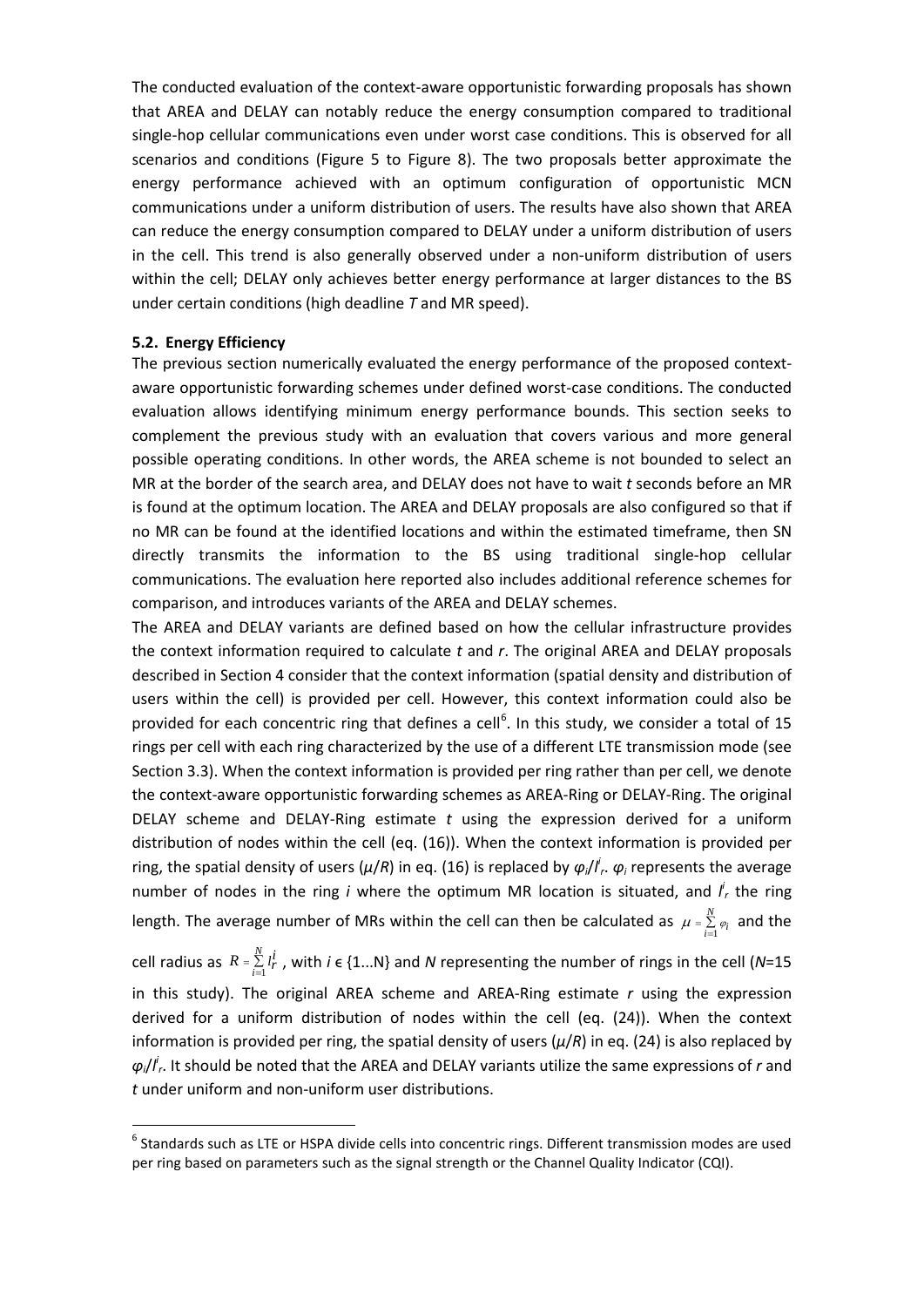5)\*4 \*4 "/ "65)03 \$3&"5&% 104513\*/5 7&34\*0/ 51F GJOBM QVCMJDBUJPO WFSTJPO JT BWBJMBCMF BU  $IUIUQ$  $X$  $% 0*$ K RFIPD

# Context-Aware Opportunistic Networking in Multi -**Hop Cellular Networks**

 $1$  and V. Friderikos<sup>2</sup> B. Coll-Perales<sup>1</sup>, J. Goale bcollumh.es , .goaleumh.es , asilis.friderikoskcl.ac.uk <sup>1</sup> UWICORE Laboratory, Miguel Hernande Uniersity of Elche, Elche, Spain. <sup>2</sup> Centre for Telecommunications Research, ing's College London, London, U.

#### Correspondence

**B. Coll-Perales UWICORE Laboratory, Miquel Hernande Uniersity of Elche** Ada. de la Uniersidad sn, 03202, Elche, Alicante (Spain) Phone +3 -5 -22-20-31 Email bcollumh.es

Abstract  $-5G$  networks will be reuired to efficiently support the growth in mobile data traffic. One approach to do so is by exploiting Deice -to-Deice (D2D) communications and Multi-Hop Cellular Networks (MCNs) in order to enhance the spectrum re- use and offload traffic oer underlay networks. T his study proposes to further improe the efficiency of transmitting mobile data traffic by integrating opportunistic networking principles into MCNs. Opportunistic networking can exploit the delay tolerance characteristic of releant data traffic serices in order to search for the mo st efficient transmission conditions in MCNs. The study first presents an analytical framework for two-hop opportunistic MCNs designed to identify their optimum configuration in terms of energy efficiency. Using this reference configuration, the paper then proposes a set of opportunistic forwarding policies that exploit context information proided by the cellular network. Numerical and simulation results demonstrate that opportunistic networking can significantly contribute towards achieing the capacity and energy efficiency gains sought for 5G networks. Under the ealuated conditions, the obtained results show that the proposed schemes can reduce the energy consumption compared to traditional cellular communications by up to 8 for delay tolerant serice s. In addition, the proposed schemes can increase the cellular capacity by up to compared to traditional cellular communications.

Keywords - Multi-hop cellular networks (MCN) opportunistic networking deice -centric wireless  $D2D$  5G.

## 1. Introduction

5G networks will face significant challenges to support the expected growth (by a factor of 500 to 1000) in mobile traffic in the next decade 1 . Such growth leels are expected to come from a 10 times increase in broadband mobile subscribers, and 50-100 times higher traffic per user. Leading international organiations also expect that 5G networks should support, compared to current G networks, 10 to 100 times more connected deices, 10 to 100 times higher user data rates, and 5 times smaller end-to-end latency. All this should be achieed while saing up to 0 of energy per proided serice 1. These expectations and forecasts hae launched the race towards the definition and design of efficient future 5G networks. Releant efforts currently focus on the use of higher freuency bands, the dense deployment of small cells and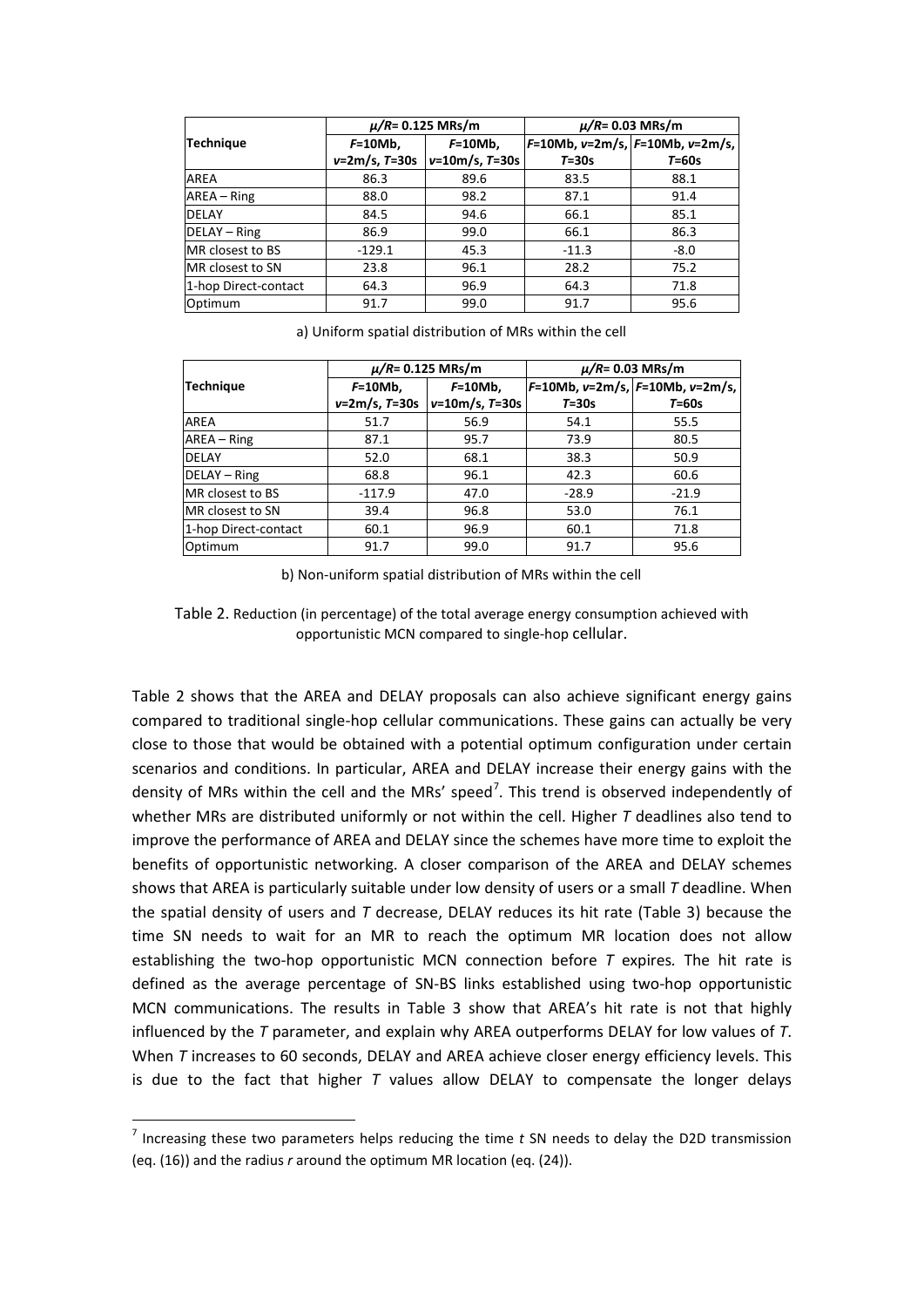experienced for the D2D transmission as a result of the need to wait for an MR to reach the optimum MR location<sup>[8](#page-21-1)</sup>.

|                  |                         | $\mu/R = 0.125$ MRs/m | $\mu/R = 0.03$ MRs/m |                                   |  |
|------------------|-------------------------|-----------------------|----------------------|-----------------------------------|--|
| <b>Technique</b> | $F=10Mb.$<br>$F=10Mb$ , |                       |                      | $F=10Mb, v=2m/s, F=10Mb, v=2m/s,$ |  |
|                  | $v=2m/s, T=30s$         | $v=10m/s, T=30s$      | $T = 30s$            | $T = 60s$                         |  |
| <b>AREA</b>      | 94.1                    | 92.1                  | 90.3                 | 89.4                              |  |
| AREA - Ring      | 96.5                    | 99.4                  | 97.4                 | 96.5                              |  |
| <b>DELAY</b>     | 93.0                    | 96.7                  | 79.1                 | 89.0                              |  |
| DELAY - Ring     | 96.1                    | 99.9                  | 78.9                 | 93.5                              |  |

|                  |                         | $\mu/R = 0.125$ MRs/m | $\mu/R = 0.03$ MRs/m              |         |  |
|------------------|-------------------------|-----------------------|-----------------------------------|---------|--|
| <b>Technique</b> | $F=10Mb$ ,<br>$F=10Mb,$ |                       | $F=10Mb, v=2m/s, F=10Mb, v=2m/s,$ |         |  |
|                  | $v=2m/s, T=30s$         | $v=10m/s, T=30s$      | $T = 30s$                         | $T=60s$ |  |
| AREA             | 80.0                    | 78.3                  | 80.1                              | 77.6    |  |
| $AREA - Ring$    | 96.1                    | 95.7                  | 94.6                              | 95.2    |  |
| <b>DELAY</b>     | 80.9                    | 85.9                  | 67.0                              | 76.5    |  |
| $DELAY - Ring$   | 91.8                    | 98.9                  | 65.7                              | 83.9    |  |

a) Uniform spatial distribution of MRs within the cell

#### <span id="page-21-0"></span>Table 3. Hit rate: percentage of SN-BS links established using two-hop opportunistic MCN communications.

The results depicted in [Table 2](#page-20-0) show that a higher mobility of MRs improves the energy gains of AREA and DELAY, with the largest improvements obtained for DELAY. Increasing the MRs speed results in that the cellular transmission from MR to the BS will start closer to the BS where higher cellular data rates are possible. However, it can also negatively impact AREA if the distance between SN and the selected MR exceeds the D2D communications range. This risk increases at higher speeds, which explains the slight negative impact of the MRs' speed on AREA's hit rate [\(Table 3\)](#page-21-0). These trends are observed under uniform and non-uniform distribution of users in the cell. However, non-uniform distributions of users in the cell reduce the energy gains of both schemes. A non-uniform distribution of users in the cell results in a lower density of nodes with increasing distances to the BS. A varying user density across the cell influences the estimation of the *t* and *r* parameters. Providing the context information per cell in the case of non-uniform MRs distribution cannot take into account this variation, and can hence result in frequent incorrect estimations of *t* and *r*. The results depicted in [Table 3](#page-21-0) show that when the distribution of users per cell varies from a uniform one to a non-uniform one, the hit rate decreases. AREA and DELAY do not establish opportunistic MCN links to transmit the information from SN to BS when they cannot find an MR at the identified locations and within the estimated timeframe. A lower percentage of SN-BS links established

b) Non-uniform spatial distribution of MRs within the cell

<span id="page-21-1"></span><sup>&</sup>lt;sup>8</sup> For this scenario, the AREA and DELAY proposals show slightly lower energy performance than under worst case conditions (Section 5.1) where it was assumed that an MR was always found at the limit of the search area (AREA) or at the optimum MR location after *t* seconds elapse (DELAY). The numerical results here reported consider that if no MR can be found at the identified locations and within the estimated timeframe, then SN directly transmits the information to the BS using traditional single-hop cellular communications. This operational difference explains why these results do not have to be equal or higher than those reported in Section 5.1 under worst case conditions.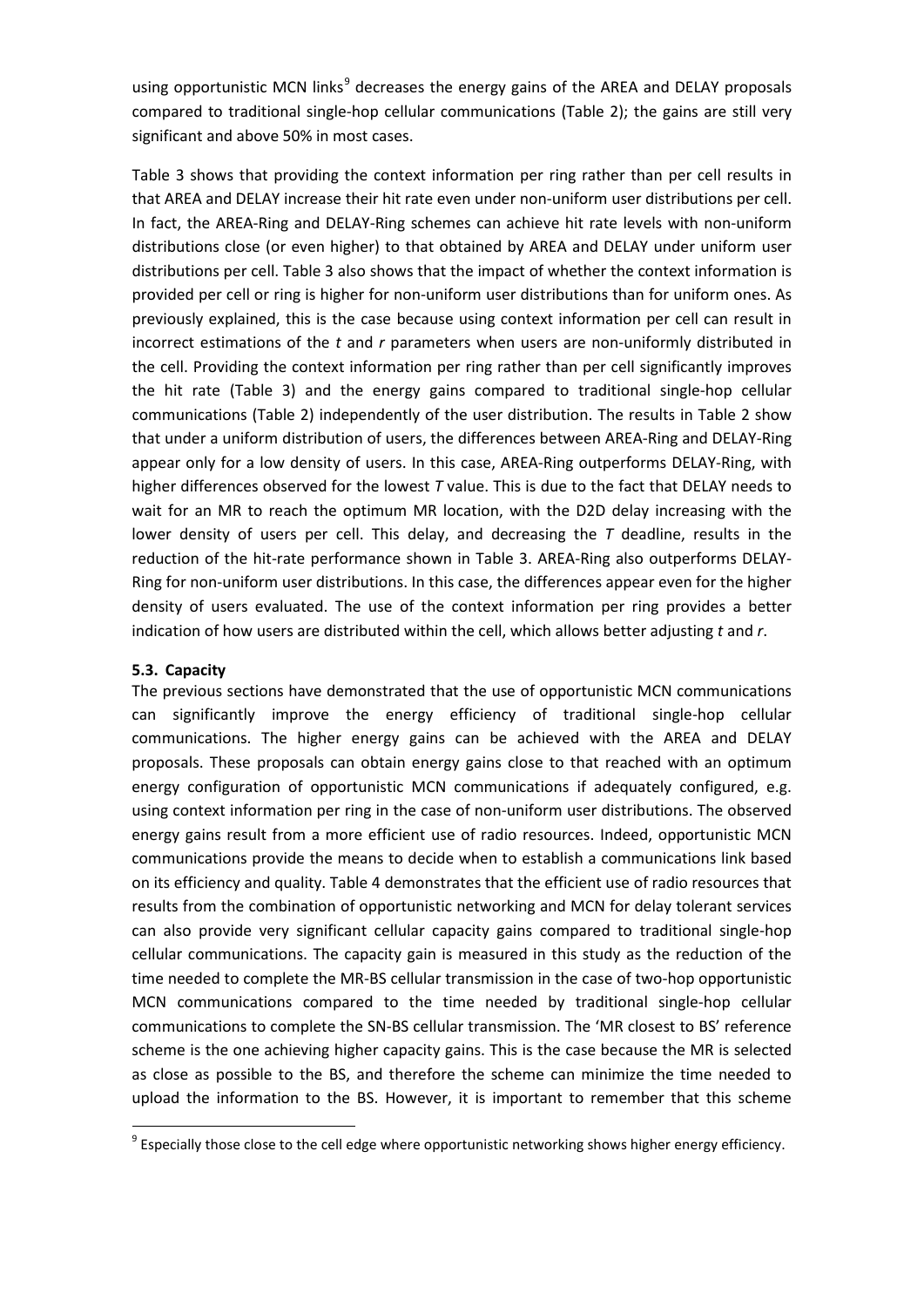actually consumed even more energy than traditional single hop cellular communications [\(Table 2\)](#page-20-0). This is due to the fact that selecting an MR as close as possible to the BS significantly increases the energy consumption in the D2D transmission due to the lower quality/efficiency conditions for the D2D link. [Table 4](#page-23-0) also shows that the '1-hop Direct-contact' reference scheme can increase the capacity compared to traditional single-hop cellular communications. However, its capacity gains are in general below the ones obtained with opportunistic forwarding schemes as it does not take advantage of the D2D transmission to start the cellular transmission closer to the BS. Similar trends are observed in terms of the impact of user density, MR speed, deadline *T* and context information (per cell or per ring) on the AREA and DELAY capacity performance and comparison [\(Table 4\)](#page-23-0) as they were observed for the energy consumption [\(Table 2\)](#page-20-0).

|                         |                          | $\mu/R = 0.125$ MRs/m | $\mu/R = 0.03$ MRs/m               |           |  |
|-------------------------|--------------------------|-----------------------|------------------------------------|-----------|--|
| Technique               | $F=10Mb$ ,<br>$F=10Mb$ , |                       | $F=10Mb, v=2m/s,  F=10Mb, v=2m/s,$ |           |  |
|                         | $v = 2m/s, T = 30s$      | $v=10m/s, T=30s$      | $T = 30s$                          | $T = 60s$ |  |
| <b>AREA</b>             | 63.1                     | 72.6                  | 61.1                               | 66.3      |  |
| $AREA - Ring$           | 64.2                     | 78.5                  | 63.5                               | 68.6      |  |
| <b>DELAY</b>            | 61.1                     | 76.1                  | 49.3                               | 62.8      |  |
| DELAY - Ring            | 62.6                     | 78.9                  | 49.3                               | 63.5      |  |
| MR closest to BS        | 74.7                     | 81.8                  | 72.4                               | 76.6      |  |
| <b>MR</b> closest to SN | 18.5                     | 72.4                  | 20.5                               | 48.3      |  |
| 1-hop Direct-contact    | 41.1                     | 73.6                  | 41.1                               | 48.3      |  |
| Optimum                 | 66.9                     | 79.1                  | 66.9                               | 72.1      |  |

a) Uniform spatial distribution of MRs within the cell

|                         |                          | $\mu/R = 0.125$ MRs/m | $\mu/R = 0.03$ MRs/m               |           |  |
|-------------------------|--------------------------|-----------------------|------------------------------------|-----------|--|
| <b>Technique</b>        | $F=10Mb$ ,<br>$F=10Mb$ , |                       | $F=10Mb, v=2m/s,  F=10Mb, v=2m/s,$ |           |  |
|                         | $v=2m/s, T=30s$          | $v=10m/s, T=30s$      | $T = 30s$                          | $T = 60s$ |  |
| <b>AREA</b>             | 42.2                     | 50.5                  | 43.2                               | 45.7      |  |
| AREA – Ring             | 63.0                     | 76.7                  | 57.7                               | 65.1      |  |
| <b>DELAY</b>            | 41.7                     | 58.4                  | 31.0                               | 40.8      |  |
| DELAY - Ring            | 51.6                     | 76.9                  | 33.9                               | 61.2      |  |
| MR closest to BS        | 73.7                     | 81.6                  | 63.9                               | 70.2      |  |
| <b>MR</b> closest to SN | 25.4                     | 73.5                  | 36.6                               | 53.7      |  |
| 1-hop Direct-contact    | 41.4                     | 73.6                  | 41.4                               | 48.3      |  |
| Optimum                 | 66.9                     | 79.1                  | 66.9                               | 72.1      |  |

b) Non-uniform spatial distribution of MRs within the cell

Table 4. Capacity gains with respect to single-hop cellular communications.

#### <span id="page-23-0"></span>**5.4. Simulations**

This section extends the previous studies with the analysis of opportunistic MCN communications by means of simulations in NS2. Simulations can complement the previous numerical evaluations as they can account for relevant factors such as interference. Interference can be particularly relevant for D2D communications operating at the 2.4GHz ISM band. This study focuses on the AREA proposal since previous results already showed that AREA generally outperforms DELAY (see Section 5).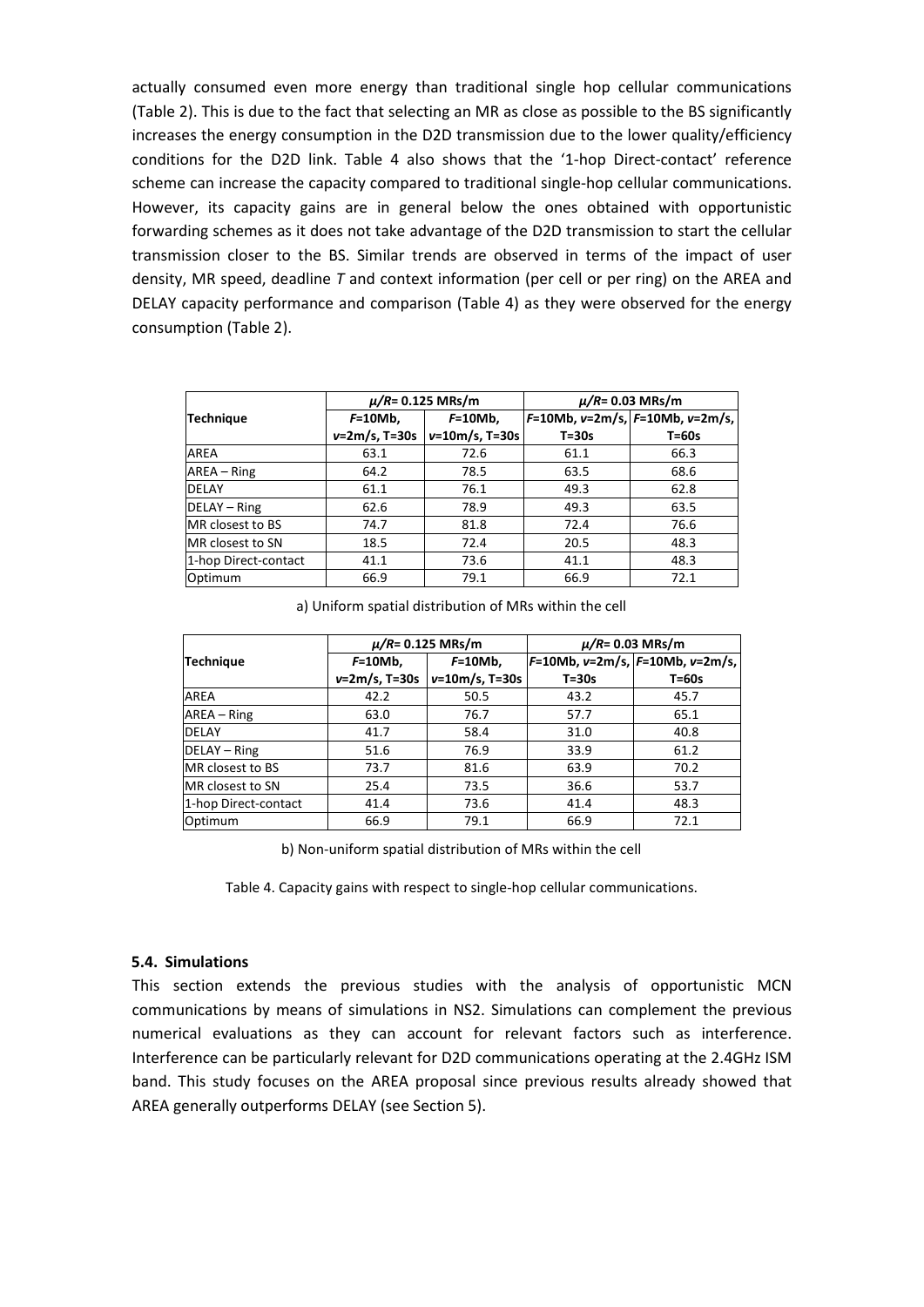The simulator implements mobile nodes that use an IEEE 802.11g interface at 2.4GHz for D2D communications. The simulator includes the IEEE 802.11s' discovery process that is enabled through the periodic broadcast exchange of beaconing messages among neighboring nodes. Beacon messages include location information of the mobile nodes. Using the IEEE 802.11s' discovery process, mobile nodes keep updated tables of 1-hop neighbor nodes (including their locations) that are candidates to establish D2D links. This information is exploited by AREA to select the adequate MR within the search area. The simulator implements the WINNER pathloss model for urban scenarios (Section 3.2) and the 'store and carry' process (Section 3.4). The simulator implements an LTE cell with 15 concentric rings that coincide with the available CQI indexes in LTE (Section 3.3). The simulated scenario uniformly distributes mobile nodes within the cell. The nodes move towards the BS at 2m/s. The same scenario has been reproduced in NS2 and Matlab to confirm the trends observed in the numerical evaluations. The simulations also consider the case in which the SN wants to upload a file to the BS using a MR with store, carry and forward capabilities. However, the simulations consider simultaneous traffic sessions from different SNs. This allows accounting for the impact of interferences, which are expected to be particularly relevant for IEEE802.11-based D2D communications. A large number of simulations have been carried out varying the location of the SNs within the cell. The rest of parameters are summarized in Table 1.

Table 5 reports the reduction (in percentage) of the average energy consumption achieved with the AREA proposal compared to conventional single-hop cellular communications. The results are reported for simulations carried out in NS2 and the previous evaluations using Matlab. The results confirm for both evaluations that opportunistic MCN communications reduce the energy consumption compared to conventional single-hop cellular communications. The simulation results are shown for different simultaneous traffic sessions. This parameter refers to the number of simultaneous traffic sessions that take place while SN is transferring the information from SN to MR, and that can interfere this transmission (i.e. it is not related to the total number of simultaneous traffic sessions in the cell, but only considers those sessions that can interfere a transmission from SN to MR). It is important noting that the results obtained with a single interfering traffic session are in line with those reported in the numerical evaluations. This is the case because the operation of AREA is not affected by other simultaneous transmissions. In this case, the D2D link of the opportunistic MCN connection experienced, on average, a packet collision rate of 0.49% in the scenario characterized by the presence of a single traffic session. The packet collision rate has been measured as the ratio between the number of data packets that suffer collisions and the total number of transmitted data packets. Table 5 also shows that the energy benefits of AREA with regards to single-hop cellular communications slightly reduce when the simultaneous traffic sessions increase; the gains achieved are still higher than 90%. This slight decrease is due to higher interference levels experienced for the D2D transmissions that result in an increase of the packet collision rate. For example, the packet collision rate experienced in the D2D link is 3.3%, 4.8% and 7.25% when considering 3, 5 and 9 simultaneous traffic sessions, respectively. As the packet collision rate increases, the D2D link requires more time to conclude the transmission of the file since additional retransmissions are needed. The larger D2D transmission time and the retransmissions result in an increase of the D2D energy consumption.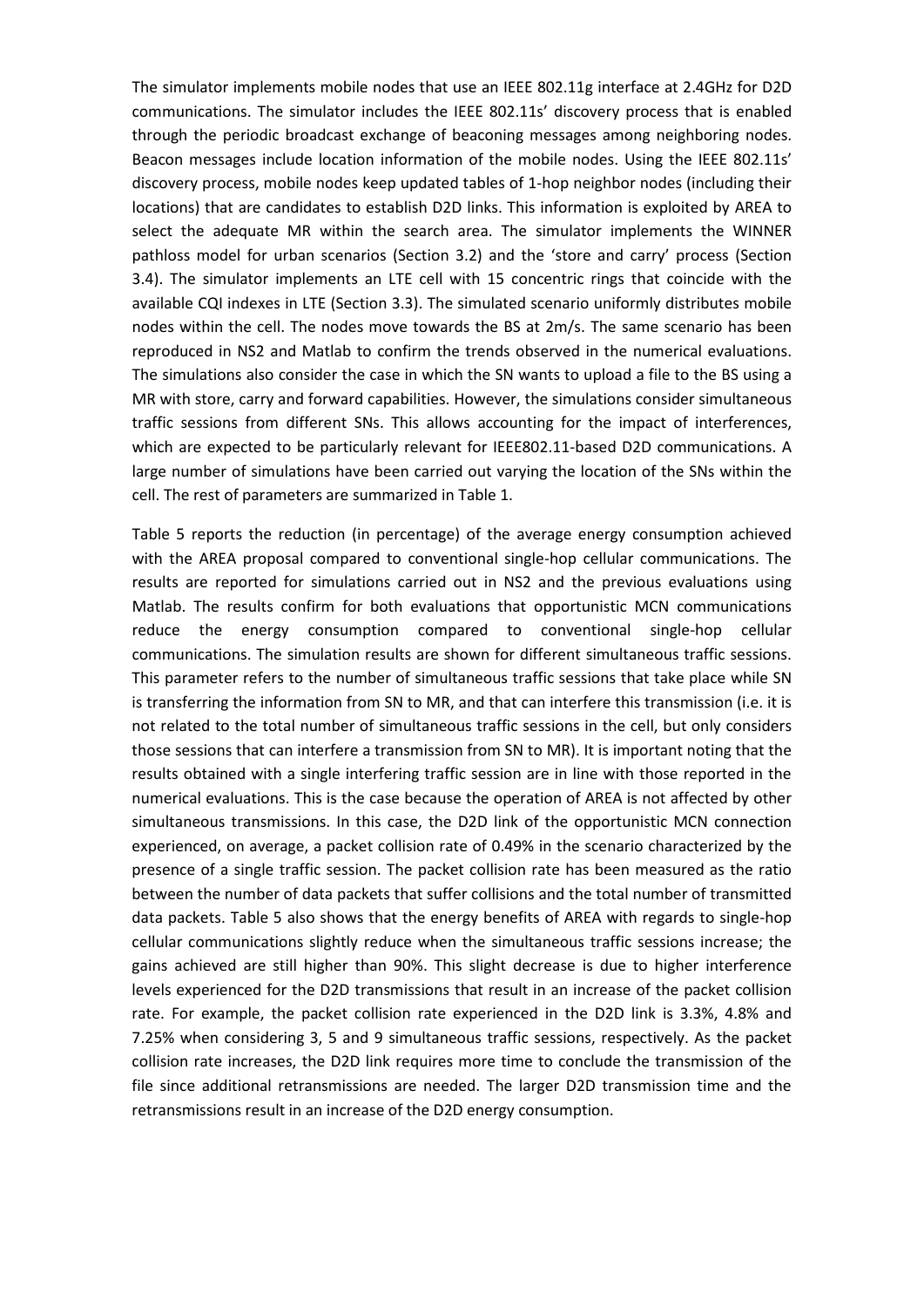|                  |      | <b>Numerical</b> |      |      |      |
|------------------|------|------------------|------|------|------|
| <b>Technique</b> |      |                  |      |      |      |
|                  |      |                  |      |      |      |
| AREA             | 94.9 | 94.4             | 93.5 | 91.4 | 95.1 |
| AODV             | 78.0 | 58.2             | 51.8 | 37.7 | -    |

Table 5. Reduction (in percentage) of the total average energy consumption compared to single-hop cellular (uniform spatial distribution of MRs within the cell, *v=2m/s, T=60s, F=10Mb, μ/R=0.09MRs/m*).

Additional simulations were performed considering the case in which the SN to BS transmissions were done using ad-hoc routing protocols, in particular using the AODV (Ad hoc On-Demand Distance Vector) protocol  $[42]^{10}$  $[42]^{10}$  $[42]^{10}$  $[42]^{10}$ .

The results reported in Table 5 show the reduction (in percentage) of the average energy consumption achieved with the AODV protocol compared to conventional single-hop cellular communications. The obtained results show that AODV can reduce the energy consumption, with the benefits decreasing with the number of simultaneous traffic sessions. These simultaneous sessions, and the resulting interference, have a higher impact for AODV than for the AREA proposal that benefits from the store, carry and forward process. This is the case because AODV requires multiple intermediate D2D transmissions to communicate SN with the BS (the number of hops increases with the distance of SN to the BS). In this case, the interference and packet collisions have an impact on the quality experienced in each hop between SN and BS. The packet collision rate experienced in the AODV multi-hop routes was 2.9%, 6.6%, 10.8% and 15.2% when the number of simultaneous traffic sessions was equal to 1, 3, 5 and 9, respectively. These values are significantly higher than those observed for the AREA proposal that can provide higher energy gains than ad-hoc routing protocols such as AODV.

## **6. Conclusions**

This study has proposed and analyzed the integration of opportunistic networking principles into multi-hop cellular networks for the case of delay tolerant services. A set of context-aware opportunistic forwarding schemes for MCN communications are proposed that exploit the store, carry and forward capabilities of mobile devices. The proposed schemes are based on a reference optimum configuration of opportunistic MCN communications analytically derived with the objective to minimize the energy consumption. The set of derived schemes exploit context information available in cellular networks to identify adequate mobile relays taking into account the identified optimum configuration. If no MR can be found at the identified optimum location and time instant, the AREA proposal expands the MR search area around the optimum location using information about the spatial density and distribution of mobile nodes within the cell. The DELAY proposal uses the same context information to identify for how long the D2D transmissions from the source node can be delayed to find an MR at the identified optimum location. The conducted numerical evaluations have shown that the integration of

<span id="page-25-0"></span> $10$  The study does not limit the number of hops that AODV can utilize to establish the route from SN to the BS. Mobile nodes use their IEEE 802.11g interfaces in the route search process. Once the route has been established, mobile nodes communicate between them using IEEE 802.11g D2D transmissions. The last hop to the BS is carried using a LTE connection.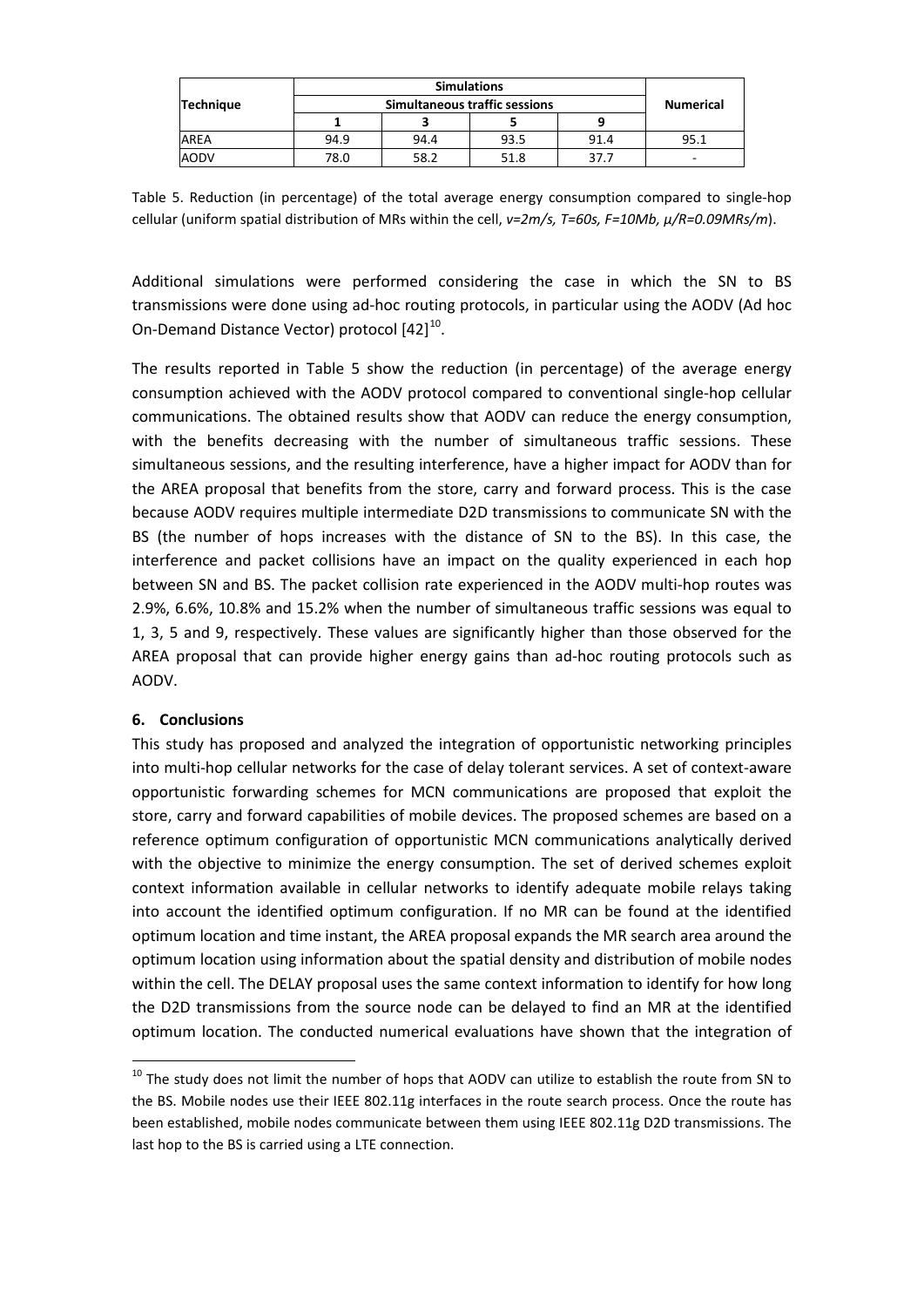opportunistic networking principles into MCN yields significant energy savings and capacity gains compared to traditional single-hop cellular communications. The AREA proposal generally outperforms the DELAY scheme. Both schemes benefit from the provision of context information per ring rather than per cell. In this case, the proposals, and in particular the AREA scheme, can achieve energy and capacity performance levels close to those that could be obtained under an optimum configuration of opportunistic MCN communications. In this case, the context-aware schemes can reduce the energy consumption compared to traditional single-hop cellular communications by up to 98% for delay tolerant services, and increase the cellular capacity by up to 79%. These results demonstrate that opportunistic networking and MCN can significantly contribute towards achieving the capacity and energy efficiency gains sought for 5G networks. The authors are now working on the implementation of the proposed opportunistic forwarding policies in hardware units. The experimental work that is currently under preparation builds on previous experimental contributions from the authors [\(\[8\]a](#page-27-1)nd [\[10\]\)](#page-27-2) and other studies available in the literature. Of particular relevance is for example the opportunistic networking solution developed by Spacetime Networks Oy. The solution builds from the results of the Scampi European project. This project developed the Liberouter framework [\[43\]](#page-28-5)[-\[44\],](#page-28-6) a complete system that includes low-cost applications that transform mobile devices (Android-based) into routers to assist in message forwarding. As a future avenue of research the proposed opportunistic scheme can be deemed a natural fit in emerging C/U-split architectures, where control (C) and user/data (U) forwarding planes are physically and/or logically decoupled [\[45\].](#page-28-7) In split-architectures, a macro BS is responsible for the control plane and high capacity small cells are responsible for the forwarding plane; in that setting, the macro-BS could orchestrate delay-tolerant transmissions based on the store-carry and forward networking paradigm.

#### **Acknowledgments**

The work of B. Coll-Perales and J. Gozalvez has been partly funded by the Spanish *Ministerio de Economía y Competitividad* and FEDER funds under the projects TEC2014-57146-R, TEC2014- 56469-REDT, and TEC2011-26109, and by the *Generalitat Valenciana* under research grants ACIF/2010/161 and BEFPI/2012/065. The work of V. Friderikos has been partly funded by the FP7 ITN CROSSFIRE project.

#### **References**

- <span id="page-26-0"></span>[1] A. Osseiran, V.Braun, H. Taoka, P. Marsch, H. Schotten, H. Tullberg, M. A. Uusitalo and M. Schellman, "The foundation of the Mobile and Wireless Communications System for 2020 and beyond: Challenges, Enablers and Technology Solutions", *Proc. of IEEE VTC-Spring, pp. 1-5*, 2-5 Jun. 2013, Dresden (Germany). DOI: 10.1109/VTCSpring.2013.6692781.
- [2] W. Roh, S. Ji-Yun, J. Park, B. Lee, J. Lee, Y. Kim, J. Cho, K. Cheun and F. Aryanfar, "Millimeter-wave beamforming as an enabling technology for 5G cellular communications: theoretical feasibility and prototype results", *IEEE Commun. Mag., vol. 52, no. 2, pp. 106-113*, Feb. 2014. DOI: 10.1109/MCOM.2014.6736750.
- [3] F. Boccardi, R.W. Heath, A. Lozano, T.L. Marzetta and P. Popovski, "Five Disruptive Technology Directions for 5G", *IEEE Commun. Mag., vol. 52, no. 2, pp. 74-80*, Feb. 2014. DOI: 10.1109/MCOM.2014.6736746.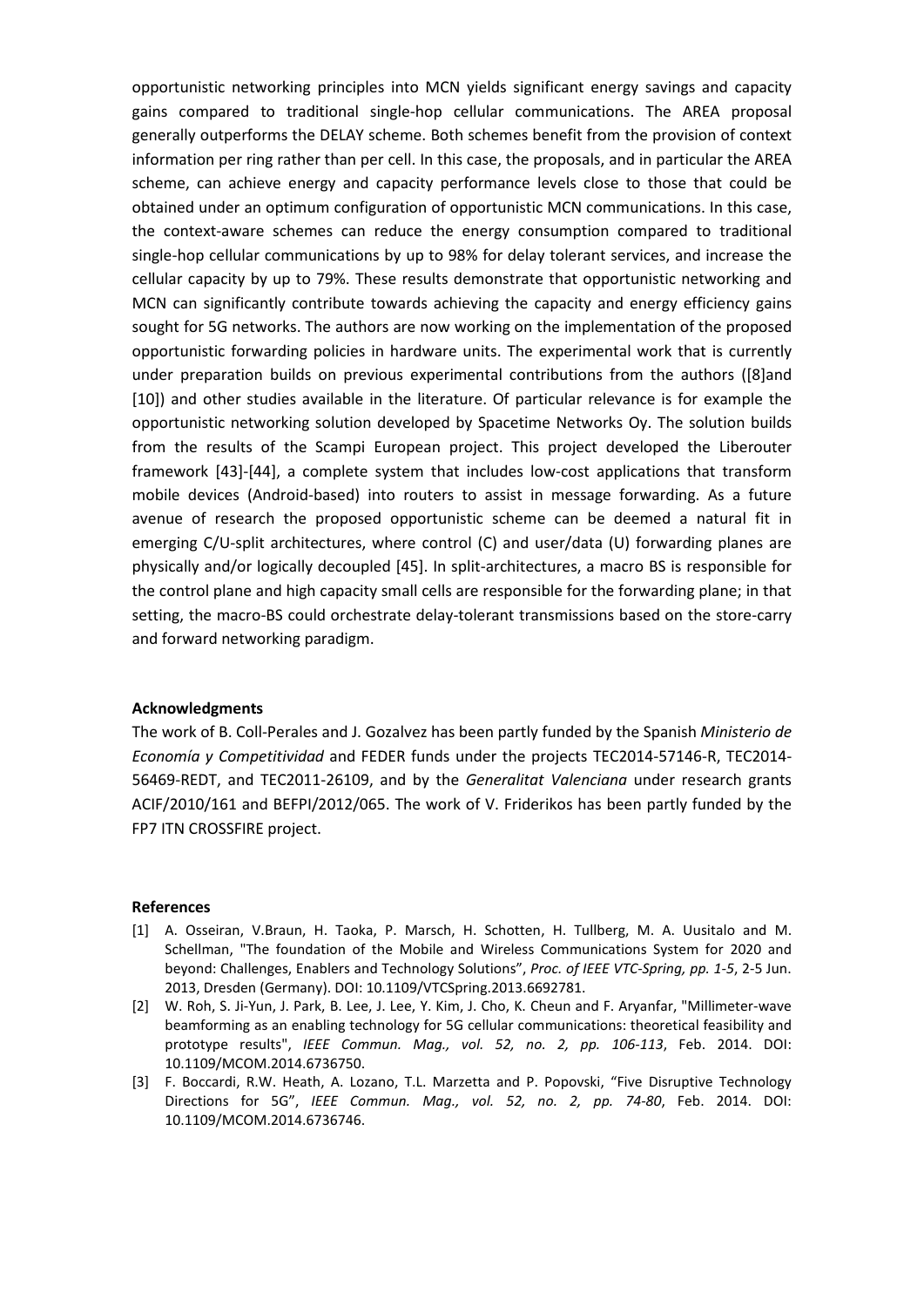- [4] S. Mumtaz, H. Lundqvist, K.M. Saidul-Huq, J. Rodriguez and A. Radwan, "Smart Direct-LTE communication: An energy saving perspective", *Ad Hoc Netw., vol. 13, part B, pp. 296-311*, Feb. 2014. DOI:10.1016/j.adhoc.2013.08.008.
- [5] M.J. Yang, S.Y. Lim, H.J. Park, and N.H. Park, "Solving the data overload: Device-to-device bearer control architecture for cellular data offloading", *IEEE Veh. Technol. Mag., vol. 8, no. 1, pp. 31-39*, Mar. 2013. DOI: 10.1109/MVT.2012.2234052.
- [6] L. Keun-Woo, J. Woo-Sung and K. Young-Bae, "Energy efficient quality-of-service for WLAN-based D2D communications", *Ad Hoc Netw., vol. 25, part A, pp. 102-116*, Feb. 2015. DOI: 10.1016/j.adhoc.2014.10.004.
- [7] 3GPP TR 22.803. Technical Specification Group Services and System Aspects; Feasibility study for Proximity Services (ProSe). Mar. 2013.
- <span id="page-27-1"></span>[8] J. Gozalvez and B. Coll-Perales, "Experimental Evaluation of Multihop Cellular Networks Using Mobile Relays", *IEEE Commun. Mag., vol. 51, no. 7, pp. 122-129*, Jul. 2013. DOI: 10.1109/MCOM.2013.6553688.
- [9] L. Pelusi, A. Passarella and M. Conti, "Opportunistic networking: data forwarding in disconnected mobile ad hoc networks", *IEEE Commun. Mag., vol. 44, no. 11, pp. 134-141*, Nov. 2006. DOI: 10.1109/MCOM.2006.248176.
- <span id="page-27-2"></span>[10] A. Moraleda-Soler, B. Coll-Perales and J. Gozalvez, "Link-aware opportunistic D2D communications: Open source test-bed and experimental insights into their energy, capacity and QoS benefits", *Proc. of IEEE ISWCS, pp. 606-610*, 26-29 Aug. 2014, Barcelona (Spain). DOI: 10.1109/ISWCS.2014.6933425.
- [11] Cisco Visual Networking Index: Global Mobile Data Traffic Forecast Update, 2013–2018. *Cisco White Paper*, Feb. 2014.
- <span id="page-27-0"></span>[12] A. Chaintreau, P. Hui, J. Crowcroft, C. Diot, R. Gass and J. Scott, "Impact of Human Mobility on Opportunistic Forwarding Algorithms", *IEEE Trans. Mob. Comput., vol. 6, no. 6, pp. 606-620*, Jun. 2007. DOI: 10.1109/TMC.2007.1060.
- [13] Z. Ruifeng, J.M. Gorce and K. Jaffres-Runser, "Low Bound of Energy-Latency Trade-Off of Opportunistic Routing in Multi-Hop Networks", *Proc. of IEEE ICC, pp. 1-6*, 14-18 Jun. 2009, Dresden (Germany). DOI: 10.1109/ICC.2009.5199148.
- [14] W. Moreira and P. Mendes, "Impact of human behavior on social opportunistic forwarding", *Ad Hoc Netw., vol. 25, part B, pp. 293-302*, Feb. 2015. DOI: 10.1016/j.adhoc.2014.07.001.
- [15] L. Yong, J. Yurong, J. Depeng, S. Li, Z. Lieguang and D.O. Wu, "Energy-Efficient Optimal Opportunistic Forwarding for Delay-Tolerant Networks", *IEEE Trans. Veh. Technol, vol. 59, no. 9, pp. 4500-4512*, Nov. 2010. DOI: 10.1109/TVT.2010.2070521.
- [16] M.J. Williams, R.M. Whitaker and S.M. Allen, "Decentralised detection of periodic encounter communities in opportunistic networks", *Ad Hoc Netw., vol. 10, no. 8, pp. 1544-1556*, Nov. 2012. DOI: http://dx.doi.org/10.1016/j.adhoc.2011.07.008.
- [17] J. Gebert, and R. Fuchs, "Probabilities for opportunistic networking in different scenarios", *Proc. of IEEE FutureNetw, pp. 1-8*, 4-6 Jul. 2012, Berlin (Germany).
- [18] G. Luo, J. Zhang, H. Huang, K. Qin, and H. Sun, "Exploiting intercontact time for routing in delay tolerant networks", *Trans. Emerg. Telecommun. Technol., vol. 24, no. 6, pp. 589-599*, Oct. 2013. DOI: 10.1002/ett.2553.
- [19] Z. Huan Zhou, C. Jiming, Z. Hongyang, G. Wei Gao and C. Peng, "On Exploiting Contact Patterns for Data Forwarding in Duty-Cycle Opportunistic Mobile Networks", *IEEE Trans. Veh. Technol., vol. 62, no. 9, pp. 4629-4642*, Nov. 2013, DOI: 10.1109/TVT.2013.2267236.
- [20] H. A. Nguyen and S. Giordano, "Context information prediction for social-based routing in opportunistic networks", *Ad Hoc Netw., vol. 10, no. 8, pp. 1557-1569*, Nov. 2012. DOI: http://dx.doi.org/10.1016/j.adhoc.2011.05.007.
- [21] N. Nomikos, D. Vouyioukas, T. Charalambous, I. Krikidis, P. Makris, D.N. Skoutas, M. Johansson and C. Skianis, "Joint relay-pair selection for buffer-aided successive opportunistic relaying", *Trans. Emerg. Telecommun. Technol., vol. 25, no. 8, pp. 823–834*, Aug. 2014. DOI: 10.1002/ett.2718.
- [22] N. Zlatanov, R. Schober and P. Popovski, "Buffer-Aided Relaying with Adaptive Link Selection", *IEEE J. Sel. Areas Commun., vol. 31, no. 8, pp. 1530-1542*, Aug. 2013. DOI: 10.1109/JSAC.2013.130816.
- [23] W. Rui, V.K.N. Lau and H. Huang, "Opportunistic Buffered Decode-Wait-and-Forward (OBDWF) Protocol for Mobile Wireless Relay Networks", *IEEE Trans. Wirel. Commun., vol. 10, no. 4, pp. 1224- 1231*, April 2011. DOI: 10.1109/TWC.2011.020111.100466.